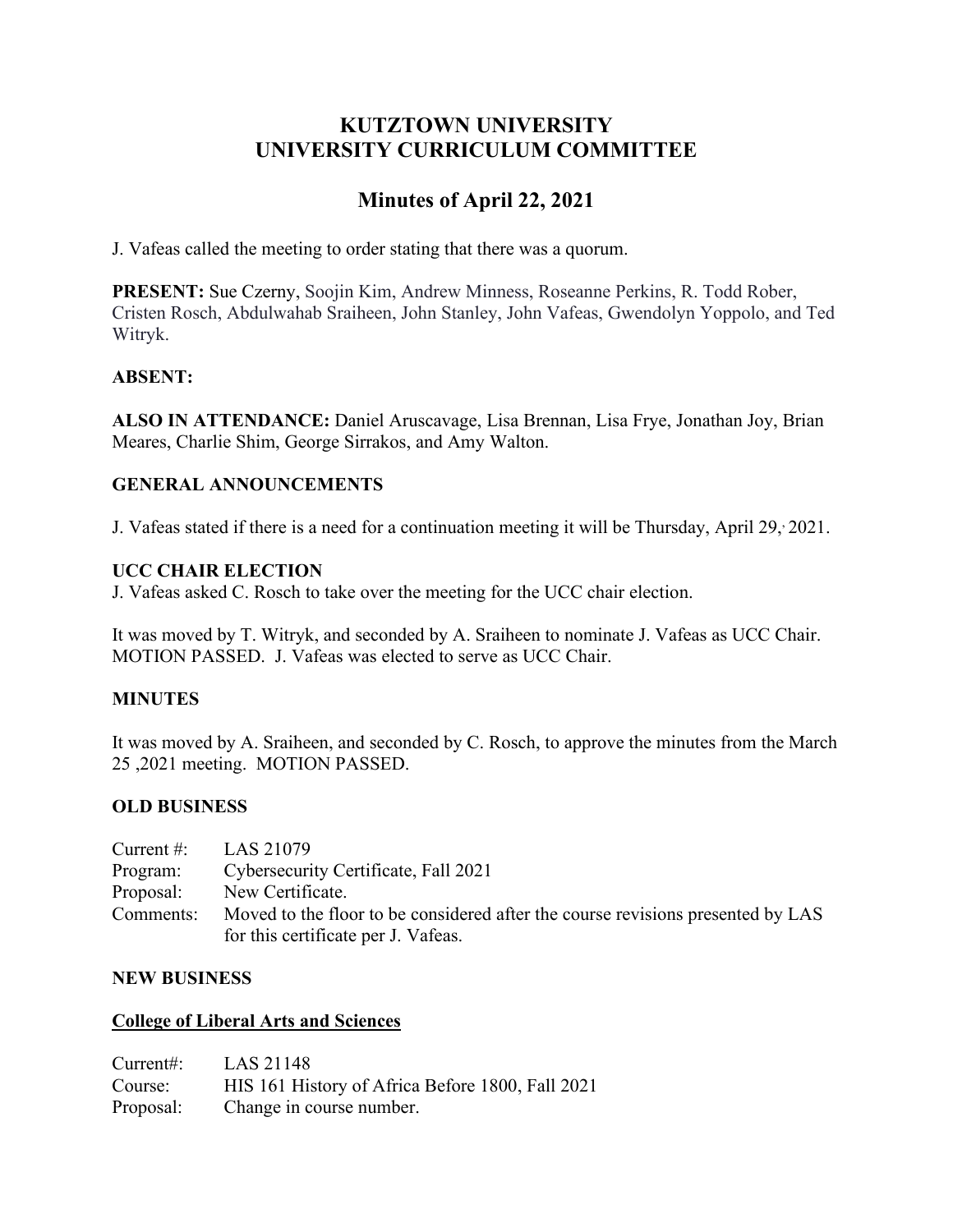Comment: T. Witryk raised the question about the effective date. J. Vafeas stated the effective date will be Spring 2022. T. Rober mentioned there was not an assessment memo attached. J. Vafeas stated they included a map and grid but asked for an updated proposal to be submitted. B. Meares stated the new course number will be HIS 231.

It was moved by T. Rober, and seconded by C. Rosch, to consider and approve this proposal. MOTION PASSED.

| Current:  | LAS 21151                                              |
|-----------|--------------------------------------------------------|
| Course:   | CSC 122 Website Design, Spring 2022                    |
| Proposal: | Change in title, description, objectives, and outline. |

It was moved by T. Rober, and seconded by A. Minness to consider and approve this proposal. MOTION PASSED.

| Current:  | LAS 21152                                                             |
|-----------|-----------------------------------------------------------------------|
| Course:   | CSC 242 Web Programming, Spring 2022                                  |
| Proposal: | Change in title, description, objectives, outline, and prerequisites. |

It was moved by A. Sraiheen, and seconded by C. Rosch to consider and approve this proposal. MOTION PASSED.

The following proposals were moved by A. Sraiheen, and seconded by C. Rosch, to be consider and approved as a block. MOTION PASSED

| LAS 21153                                     | Program:<br>Proposal:<br>Comment: | M.S. Computer Science; Software Development, Spring 2022<br>Change in program from 5 year to $4+1$ .<br>C. Shim present to speak to this proposal.                                                                                                                                              |
|-----------------------------------------------|-----------------------------------|-------------------------------------------------------------------------------------------------------------------------------------------------------------------------------------------------------------------------------------------------------------------------------------------------|
| LAS 21154                                     | Program:<br>Proposal:<br>Comment: | M.S. Computer Science; Information Technology, Spring 2022<br>Change in program from 5 year to $4+1$ .<br>C. Shim present to speak to this proposal                                                                                                                                             |
| Current:<br>Program:<br>Proposal:<br>Comment: | LAS 21155<br>Change in major.     | B.S. Information Technology, Spring 2022<br>J. Vafeas asked about the number of credits on the checksheet as far as the<br>required and elective credits. $39+18 = 57$ . He asked if they were including<br>the concomitant course in with the credits to equal 60 credits. C. Shim stated yes. |

It was moved by T. Rober and seconded by A. Sraiheen, to consider and approve this proposal. MOTION PASSED.

Current#: LAS 21156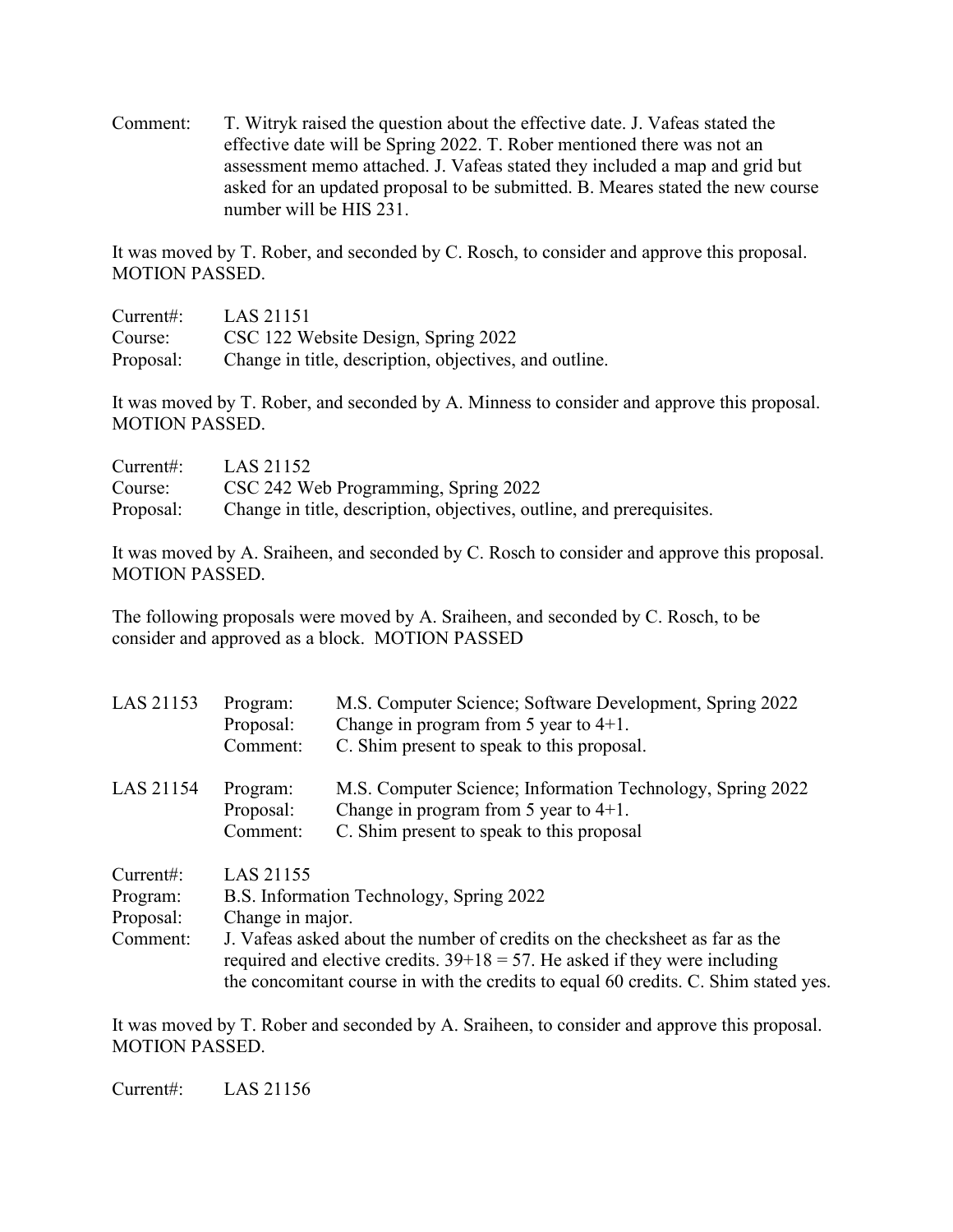| Program:  | Web Development Minor, Spring 2022                                             |
|-----------|--------------------------------------------------------------------------------|
| Proposal: | Change in minor.                                                               |
| Comment:  | J. Vafeas stated the prerequisites on the checksheet are not accurate. L. Frye |
|           | stated she realized that and submitted an updated proposal.                    |

It was moved by A. Minness, and seconded by T. Rober, to consider and approval this proposal. MOTION PASSED.

| Current:<br>Course:<br>Proposal:<br>Comment: | LAS 21158<br>FYS Mathematical Puzzles and Infinity, Fall 2021<br>New Course added to the Master Course Listing.<br>J. Vafeas stated FYS is not a new course and this proposal should be an |
|----------------------------------------------|--------------------------------------------------------------------------------------------------------------------------------------------------------------------------------------------|
| Current:                                     | announcement. UCC will not vote on this. He asked that this be moved to the<br>announcements of this agenda.<br>LAS 21159                                                                  |
| Program:                                     | B.S. Data Science, Spring 2022                                                                                                                                                             |
| Proposal:                                    | New program.                                                                                                                                                                               |
| Comment:                                     | J. Vafeas stated that the checksheet does not reflect General Education. He asked<br>for an updated proposal to be submitted.                                                              |

It was moved by A. Sraiheen, and seconded by A. Minness, to consider and approve this proposal. MOTION PASSED.

| Current:  | LAS 21160                                               |
|-----------|---------------------------------------------------------|
| Course:   | BIO 1XX Pandemics and Infectious Diseases, Spring 2022  |
| Proposal: | New course added to the Master Course Listing.          |
| Comment:  | B. Meares stated the new course number will be BIO 170. |

It was moved by T. Rober, and seconded by C. Rosch, to consider and approve this proposal. MOTION PASSED.

| Current:  | LAS 21161                                           |
|-----------|-----------------------------------------------------|
| Course:   | CSC 263 Information Technology Systems, Spring 2022 |
| Proposal: | Change in prerequisites.                            |

It was moved by T. Rober, and seconded by C. Rosch, to consider and approve this proposal. MOTION PASSED.

| Current:  | LAS 21163                                                 |
|-----------|-----------------------------------------------------------|
| Course:   | CSC 341 Introduction to Information Security, Spring 2022 |
| Proposal: | Change in prerequisites.                                  |

It was moved by A. Sraiheen, and seconded by T. Rober, to consider and approve this proposal. MOTION PASSED.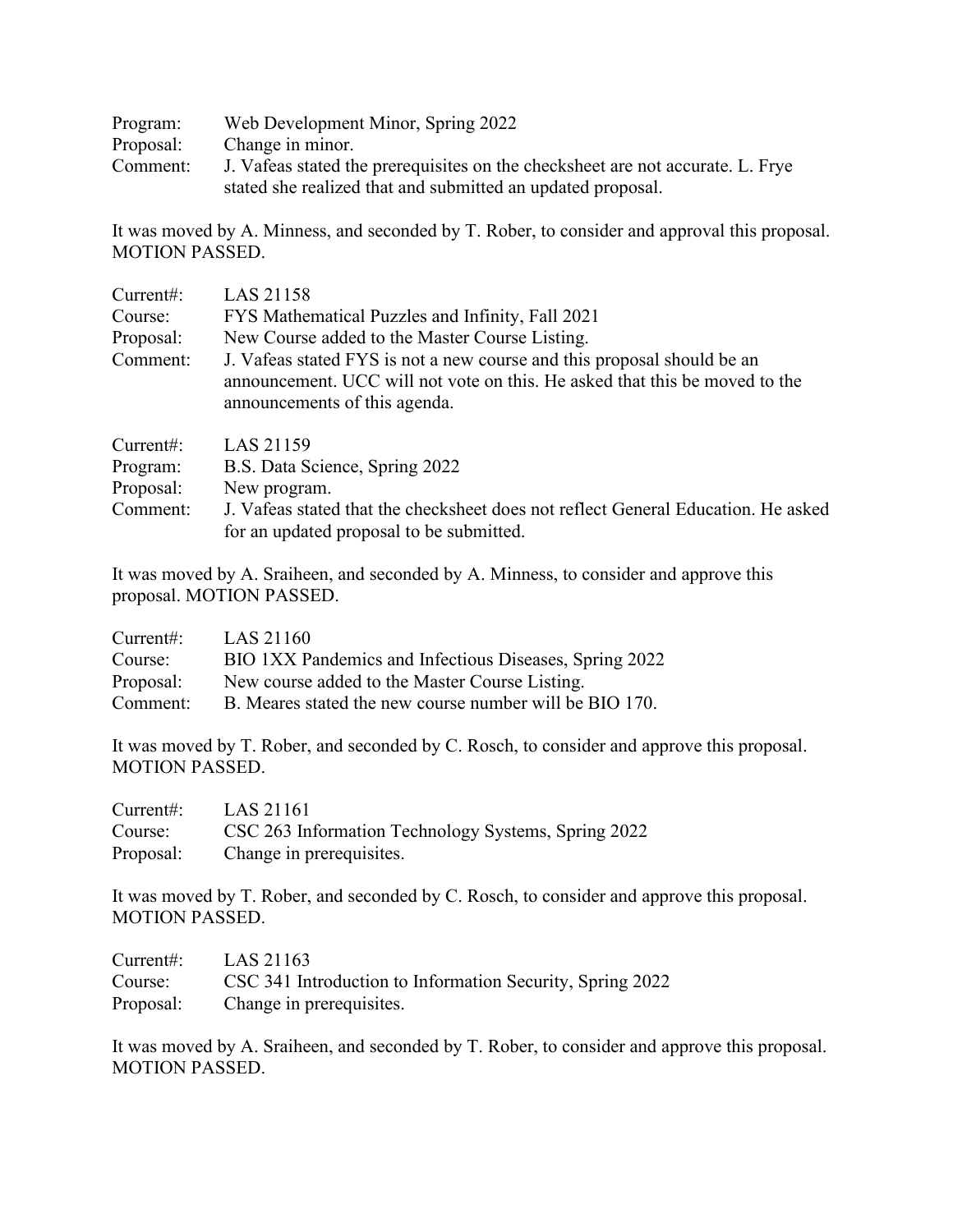Current #: LAS 21079 Program: Cybersecurity Certificate, Fall 2021 Proposal: New Certificate.

It was moved by A. Sraiheen, and seconded by T. Rober, to consider and approve this proposal. MOTION PASSED.

## **College of Visual and Performing Arts**

None

## **College of Business**

| Current:  | COB 21032                                                               |
|-----------|-------------------------------------------------------------------------|
| Program:  | Business Administration Minor, Spring 2022                              |
| Proposal: | Change in checksheet.                                                   |
| Comment:  | A. Sraiheen stated there is directed course work for advising purposes. |

It was moved by A. Sraiheen, and seconded by C. Rosch, to consider and approve this proposal. MOTION PASSED.

| Current:  | COB 21047                                         |
|-----------|---------------------------------------------------|
| Course:   | SPT 230 Leadership and Team Building, Spring 2022 |
| Proposal: | Change in prerequisites.                          |

It was moved by A. Minness, and seconded by A. Sraiheen, to consider and approve this proposal. MOTION PASSED.

#### **College of Education**

| Current:  | COE 21031                                                                       |
|-----------|---------------------------------------------------------------------------------|
| Course:   | SEU 4XX Computer Science Instructional Methods for Middle and High School,      |
|           | Fall 2022                                                                       |
| Proposal: | New course added to the Master Course Listing.                                  |
| Comment:  | G. Sirrakos present to speak to this proposal. J. Vafeas mentioned that when    |
|           | dealing with course work or content from another discipline, we ask for a       |
|           | consultation or ask for correspondence. G. Sirrakos spoke with L. Frye and they |
|           | worked together on this and a few other proposals.                              |

It was moved by T. Rober, and seconded by a. Minness, to consider and approve this proposal. MOTION PASSED.

| Current#: $COE 21032$ |                                                                              |
|-----------------------|------------------------------------------------------------------------------|
|                       | Program: BSED Secondary Education; Computer Science Certification, Fall 2022 |
| Proposal: New track.  |                                                                              |